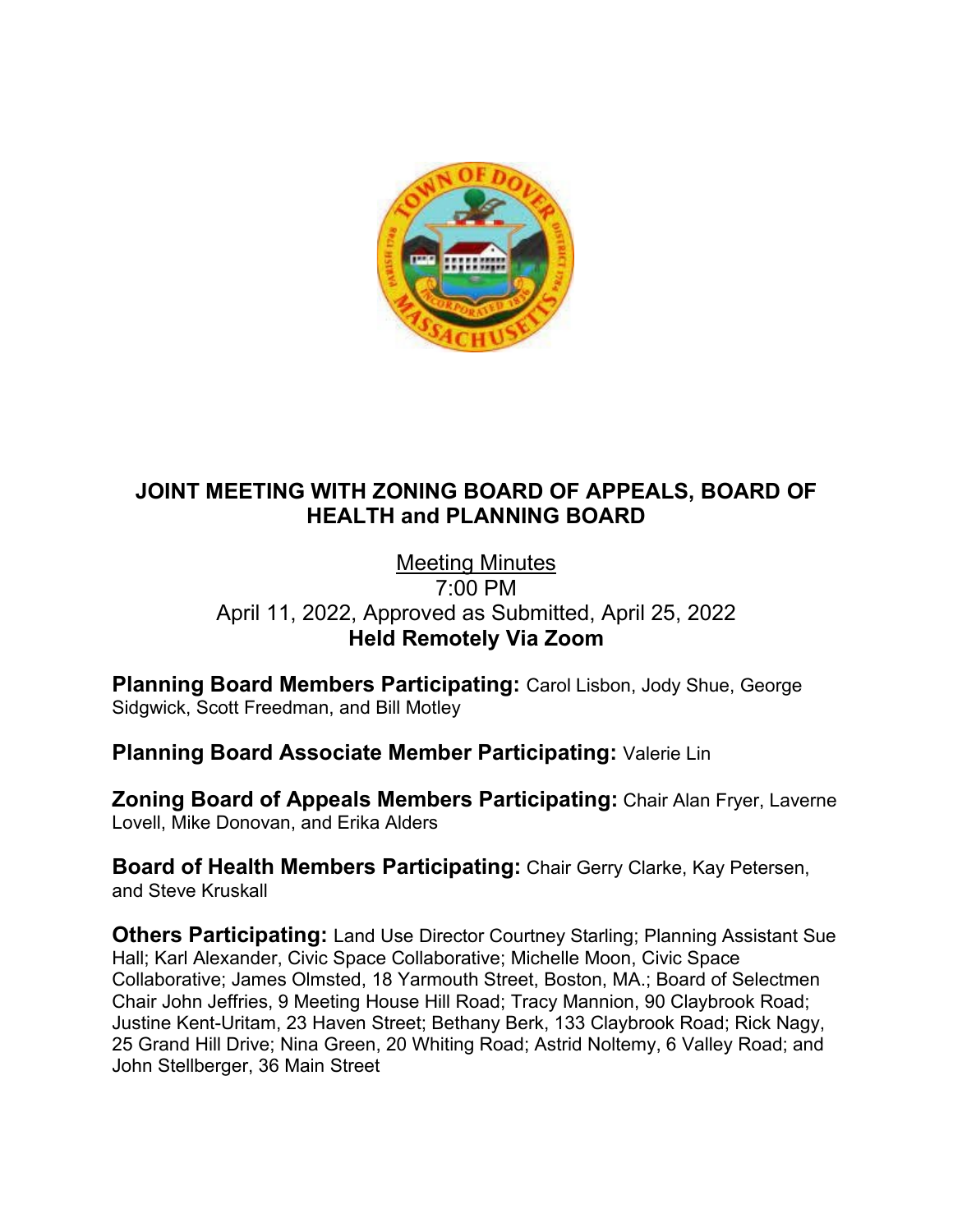**Opening:** Chair Carol Lisbon called the meeting to order at 7:03 PM. She read the guidance issued by Governor Baker regarding the Open Meeting Law and remote participation.

# **I. Regular Business:**

## **a. Approval of Minutes for March 28, 2022**

The approval of minutes for March 28 was postponed to April 25.

# **II**. **New/Special Business:**

**a.** Ms. Lisbon announced that the Planning Board agenda has been changed in order to allow the Zoning Board of Appeals and the Board of Health to participate in a joint meeting to discuss the Accessory Dwelling Unit Warrant Article. The joint portion of the meeting will be a 15 minute hard stop time. Ms. Lisbon turned that portion of the meeting over to Mr. Fryer, who conducted a roll all of his membership. The following are some substantive and procedural concerns Mr. Fryer has as Chair of the Zoning Board of Appeals:

- Major Impact on Abutters
- Appearance of Neighborhoods
- Density of the Population
- Major Water and Septic Issues
- Concerned why the Planning Board did not reach out to ZBA regarding the Change of the Scope of Responsibilities of the ZBA

Ms. Lisbon Responded:

- There has been a draft since 2020 of the bylaw
- It was slated to be on the Warrant for the 2021 Town Meeting but was withdrawn because of unforeseen reasons relating to Covid so the Town elected to only vote on the articles that were pertinent to the Town's Functioning Ability.
- Notice of the Warrant Article Process was sent to all Board Chairs
- Draft of the Planning Bylaws have been on the Website since January 2022
- When it was apparent that the Land Use Director had not reached out to the ZBA I immediately contacted Mr. Fryer

Ms. Starling Responded: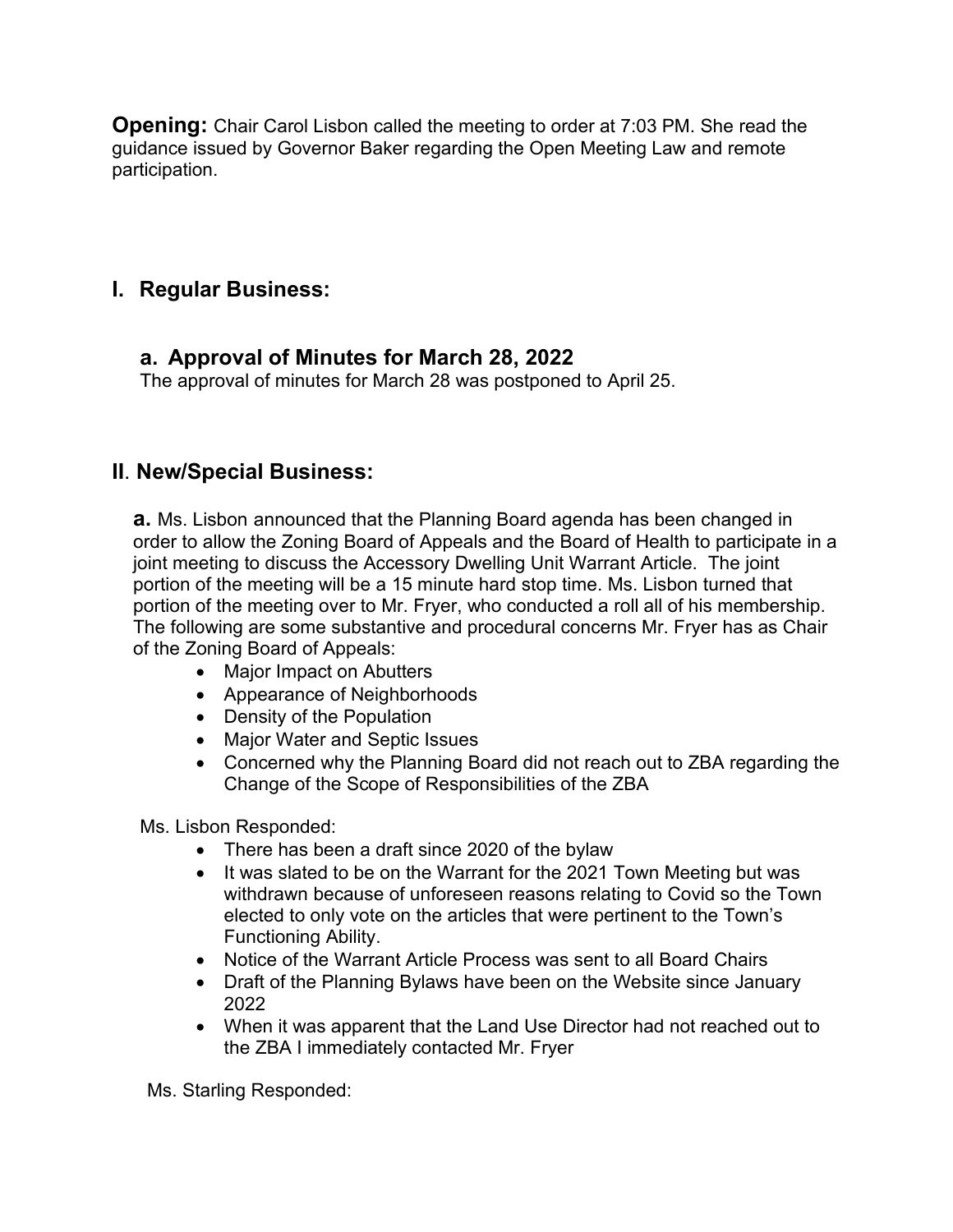- Explained the 900 sq. ft. was a result of the update of MGL Ch.40A, Economic Bill Stimulus
- 900 sq. ft. is not a large area comparative to the other accessory structures that have been approved over the last year through the Site Plan Review process by the Planning Board

Mr. Fryer was asked prior to the meeting to generate a list of concerns, but did not submit one. Since there was only a 15 minute time slot for the Joint Meeting, Ms. Lisbon encouraged Mr. Fryer to contact Ms. Starling for further discussion.

Mr. Clarke made a motion to open and adjourn the BOH meeting at 7:29 PM; The motion passed by a voice vote of 3-0.

# **b. 8 Stagecoach Lane, Site Plan Review**

The owners, Jennifer and Matthew Stone, are proposing to construct a 25' x 48' inground pool and spa in their rear yard. The applicants are in the process of constructing a rear addition, a terrace, and a patio around the pool. The pool will be surrounded by a safety fence. The applicants are also proposing to construct an enclosure for the pool equipment 15' from the property line in the side yard. Mr. Olmsted stated that the reason for the location of the pool was due to two large pine trees that the applicant wanted to save and there is an existing propane tank that they wanted to work around.

#### Materials submitted:

- Site plan by GLM Engineering, stamped and signed by Joyce Hastings, and last dated 8/12/21;
- Pool plan by Olmsted Designs, stamped and signed by James Olmsted, and last dated Feb 2022

**Ms. Lisbon made a motion to approve the site plan as submitted, by GLM Engineering, stamped and signed by Joyce Hastings, and last dated 8/12/21; and pool plan by Olmsted Designs, stamped and signed by James Olmsted, and last dated Feb 2022, subject to the following conditions:**

- **1. Prior to the issuance of a building permit, the applicant shall submit a site plan indicating the location of the new pool stamped and signed by a registered land surveyor or engineer, subject to the review and approval of the Land Use Director.**
- **2. Prior to the issuance of a building permit, minor modifications to the site plan may be approved administratively by the Land Use Director.**
- **3. No exterior lighting serving the pool shall cast onto neighboring properties.**
- **4. The pool and spa shall be filled via water truck.**

**The motion was seconded by Ms. Shue and passed by a voice vote of 5-0.**